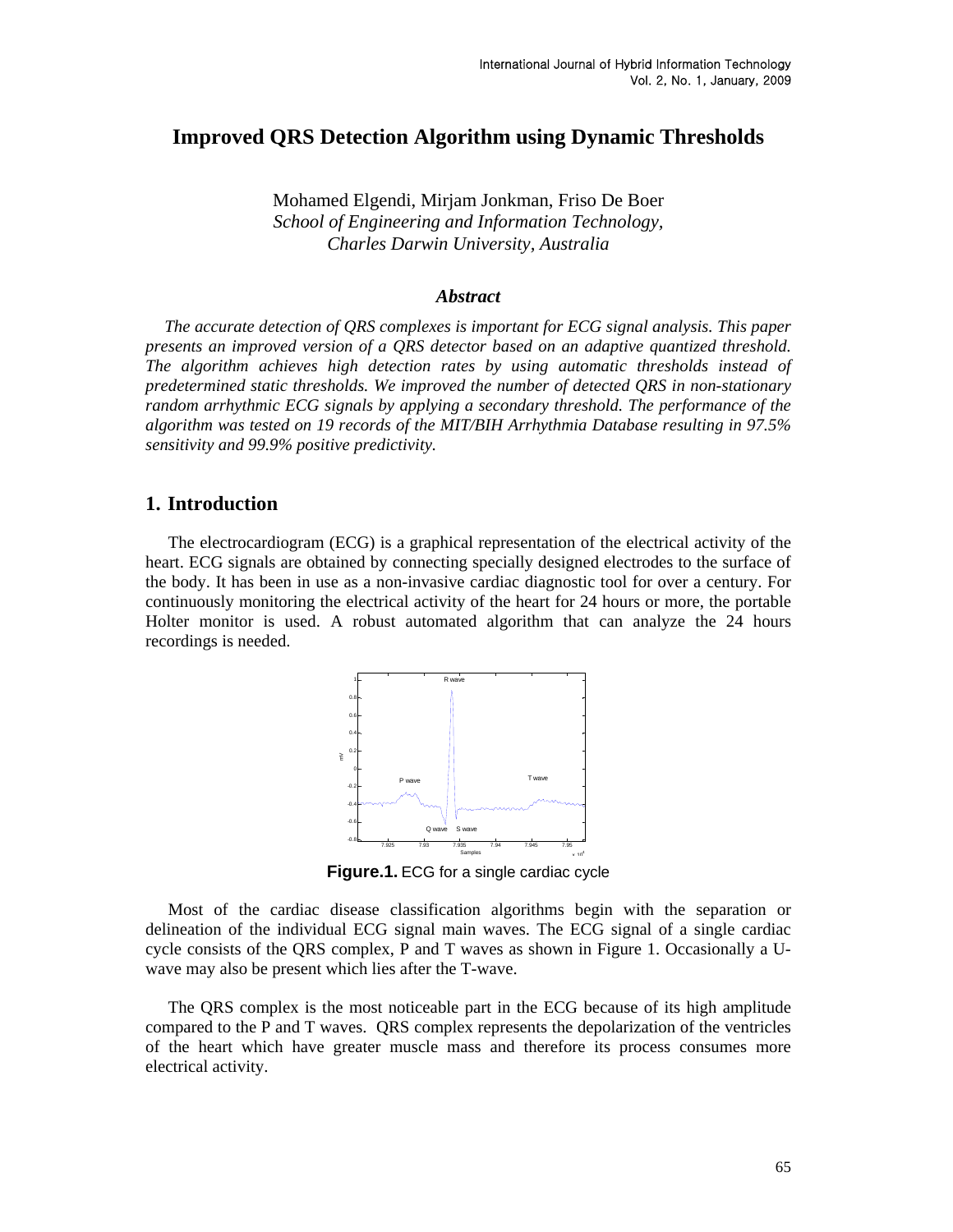The automatic detection of QRS is critical for reliable Heart Rate Variability (HRV) analysis, which is recognized as an effective tool for diagnosing cardiac arrhythmias [1-5], understanding the autonomic regulation of the cardiovascular system during sleep and hypertension [6,7], detecting breath disorder like Obstructive Sleep Apnea Syndrome [8,9], and monitoring other structural or functional cardiac disorders.

The detection of QRS complexes has been extensively investigated in the last two decades. Many attempts have been made to find a satisfying universal solution for QRS complex detection. The difficulties arise mainly because of the huge diversity of the QRS complex waveforms, abnormalities, low signal-to-noise ratio (SNR) and the artefacts accompanying the ECG signals. The motivation behind this work is to increase the accuracy of QRS detection in Arrhythmia ECG signals that suffer from non-stationary random effects, low signal-to-noise ratio (SNR), negative QRS, and low-amplitude QRS.

In 1992, Xue *et al.* [10] developed an adaptive matched filtering algorithm based upon an artificial neural network. Xue *et al* reported Sensitivities (Se) of 99.84% and 99.09 % and Positive Predictivities (+P) of 99.61% and 98.59 % based on just two records, 105 and 108 from the MIT-BIH Arrhythmia Database [11]

In 1995, Li *et al*. [12] have used wavelet transforms for detection. They reported 0.15 % false detections based on 46 files from the MIT-BIH Arrhythmia Database [11], excluding files 214 and 215.

In 2002, Moraes *et al.* [13] logically combined two different algorithms working in parallel the first adopted from the work of Englese and Zeelenberg [14], the second based on Pan and Tompkins [15] and Ligtenberg and Kunt [16]. Moraes *et al*. reported Sensitivity (Se) = 99.22 % and Specificity (Sp) = 99.73 % after having excluded records of patients with pacemakers. However, they also excluded recordings 108, 200, 201 and 203, from the MIT-BIH Arrhythmia Database [11].

In 2005, Alvarado *et al.* [17] have used the Continuous Spline Wavelet Transform using local maxima of the Continuous Wavelet Transform at different scale. They reported  $\text{Se} =$ 99.87 % and Positive Predictivity = 99.82 % after using just 9 files out of 48 files from MIT-BIH Arrhythmia database [11].

In 2007, Zhang *et al.* [18] have used the Continuous Wavelet Transform using fixed thresholds. They reported accuracy  $= 99.5$  % after using just 8 files out of 48 files from MIT-BIH Arrhythmia database [11].

In 2008, Chouhan *et al.* [19] have used the first derivative with adaptive quantized thresholds. They reported Se =  $98.56$  % and Sp =  $99.18$  % after using 125 files from the CSE Database [20]. They did not apply their algorithm to the MIT-BIH Arrhythmia database [11].

The advantage of using first derivative based methods is that they are less complex to implement than other methods. Here we propose an improved algorithm applying dynamic thresholds. We evaluated the robustness of the method proposed by Chouhan *et al.* [19] and our improved algorithm, applying both algorithms to ECG signals that suffer from, arrhythmia, non-stationary random signals, low signal-to-noise ratio (SNR), negative QRS, low-amplitude QRS and wide premature ventricular beats.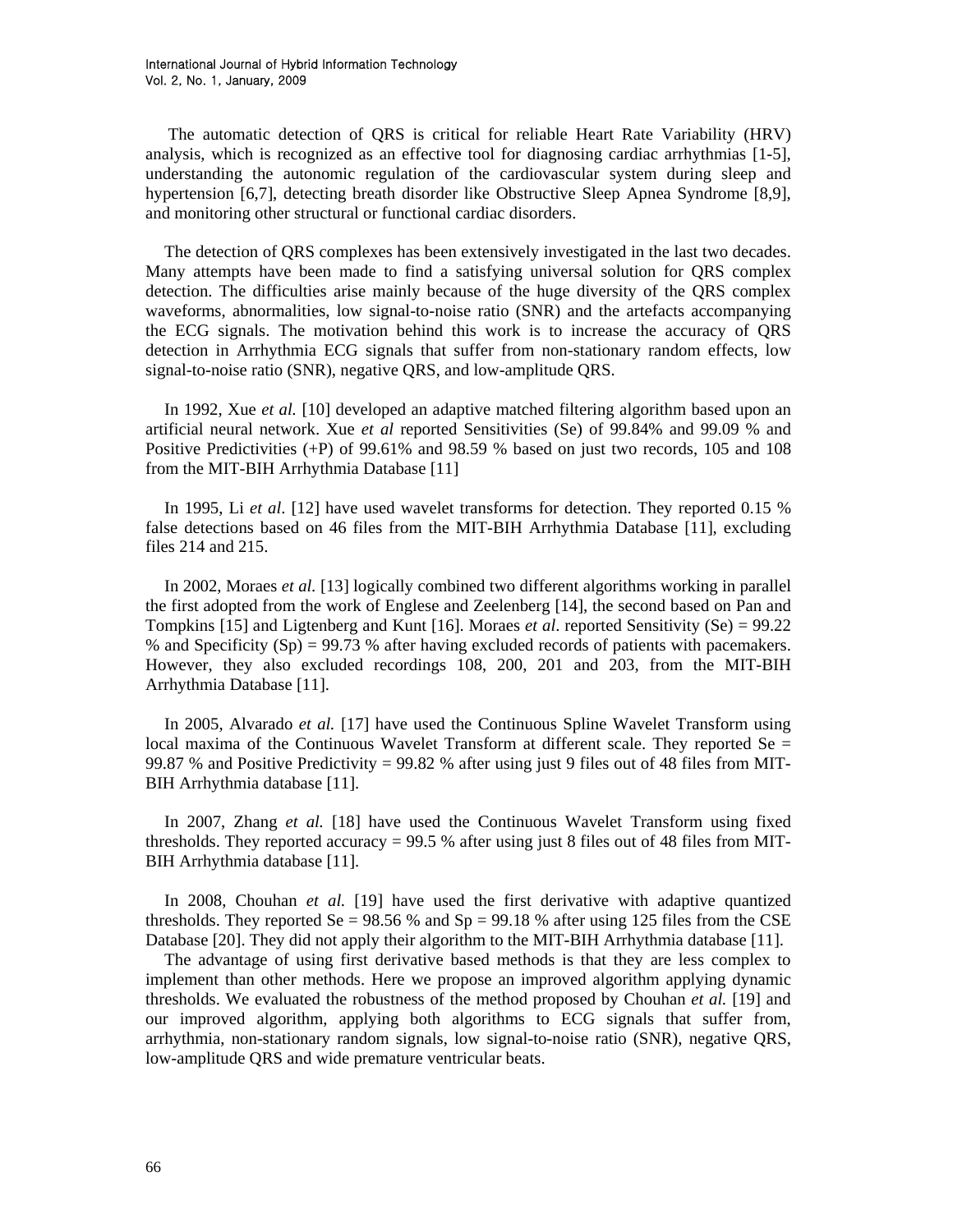### **2. Methodology**

The electrical activity of the heart originates in the sinoatrial node (SA node), situated in the wall of the right atrium. The impulse then rapidly spreads through the right atrium to the atrioventricular node (AV node). After a delay at AV node, the impulse travels slowly through the bundle of his, the bundle branches, the Purkinje network, and finally the ventricular muscle [21]. The conduction disturbances of this wave can be delayed or block at any point. Three main types of QRS waves, positive (+ve) polarity R-peak, negative (-ve) polarity R-peak, and low polarity as shown in Fig.2

The R-peak with positive polarity, shown in Figure.  $2(a)$ , is the standard representation of ECG beats. As shown in Figure.2(b), R-peaks with negative polarity can occur because some extrasystoles (especially the ventricular extrasystole) lead to a sudden polarity change. Figure.2(c) shows R-peaks with low amplitude



**Figure.2.** QRSs of three types of R-peak (a) +ve R (b) –ve R (c) low amplitude R

Pang, *et al.* [22] excluded the beats with negative polarity in the detection of heart ischemia. If the polarity of the new beat suddenly changes, then its parameters will not be extracted. Therefore, an algorithm that detects R peaks with positive and negative polarities is required.

The main difficulties in QRS complex detection can be summarized as follows: 1) negative QRS polarities (as discussed above), 2) low SNR (noisy ECG signal), 3) non-stationarity (statistical properties of the ECG signals change with time), 4) low QRS amplitudes, and 5) ventricular ectopics.

Two methods are evaluated in this paper:

- 1) Method I is the method used by Chouhan *et al.* [16] who tested the algorithm on the CSE database [17] only. Here we evaluate the robustness of this method by applying is to the MIT-BIH database [10].
- 2) Method II is the improved method, proposed by the authors. It is tested using the MIT-BIH database [10] and compared with Method I.

The performance of the two methods is evaluated by comparing the detection rates with respect to the number of beats tested.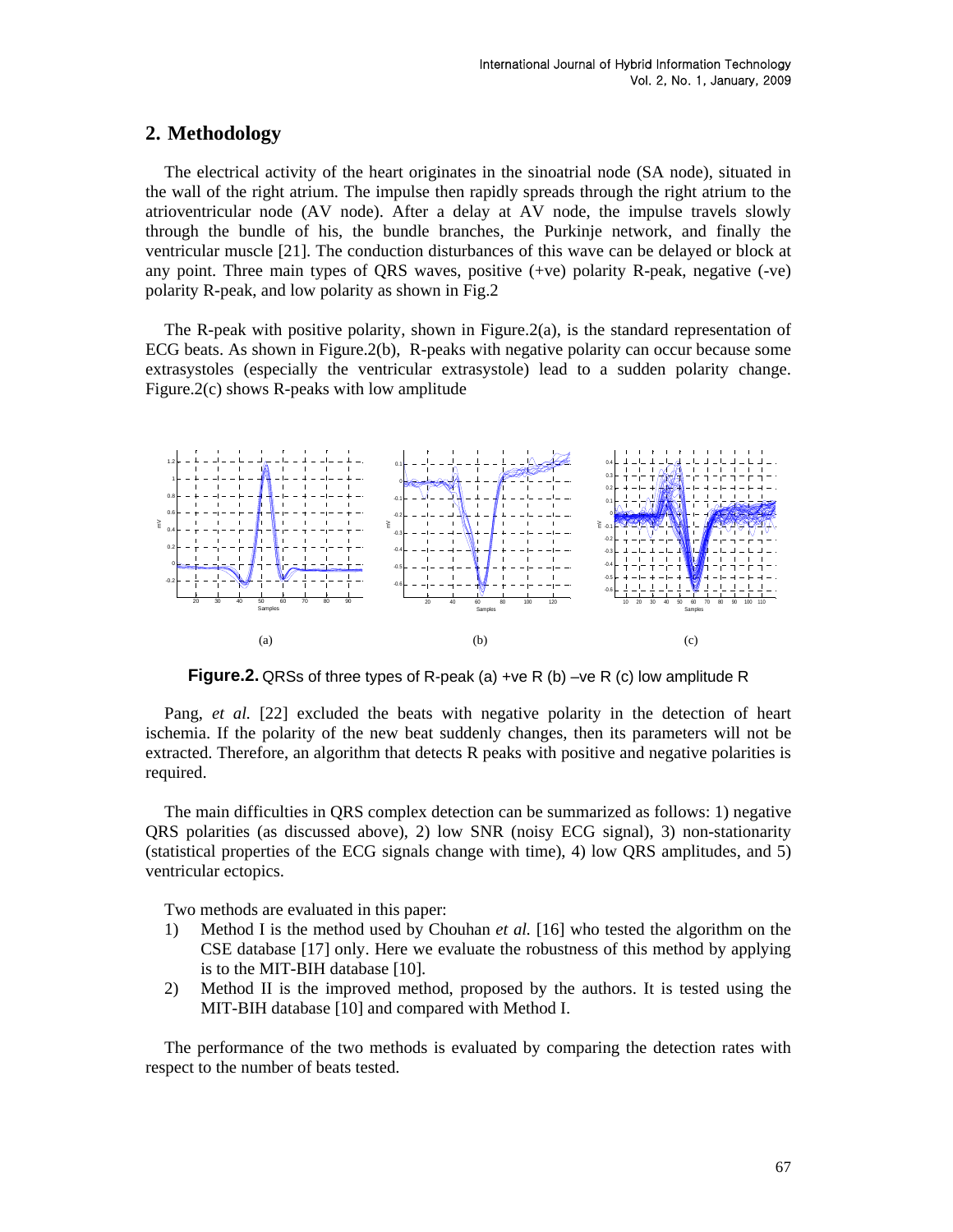### **2.1. Method I: First Derivative of the ECG Signal with Adaptive Quantized Threshold**

The method (Method I) used by Chouhan *et al.* [19] (as shown in Figure.4) uses the first derivative with adaptive quantized thresholds. It was previously tested on the CSE database [20], which contains 125 cases of 12-lead simultaneously recorded ECG of 10 seconds duration each, sampled at a rate of 500 Hz. Thus each of the 1500 (125x12) records has 5000 sampling instants.

Here, our motivation is to evaluate the robustness of Method I by applying it to the MIT-BIH Arrhythmia database [11]. The MIT-BIH Arrhythmia database contains records of 30 min duration each, sampled at 360 Hz. We selected records that contain premature atrial beats, premature ventricular beats, and ventricular ectopic beats with low SNR, inverted QRS polarity, and low-amplitude QRS; in total 19 records. Each record contains two leads. We use Lead I from each record in blocks of 3600 samples.

The main steps of Method I are briefly described below:

1. Remove baseline wander as described by Chouhan *et al* [23] as shown in Figure.3.



**Figure.3.** A 4<sup>th</sup> order polynomial baseline wander removal

- 2. Extract QRS-feature signal  $F<sub>0</sub>$  defined for each of the 3600 sample values of the ECG signal and normalize it by dividing it by the maximum value.
- 3. Find those portions of  $F_0$  with QRS-candidate marking pulses  $C_0$ , which exceed 5% of the normalized peak magnitude of  $F<sub>0</sub>$ .
- 4. Define a range of normalized adaptive amplitude thresholds [19] and by taking one threshold at a time,
- 5. Test whether the peak value of  $F_Q$  crosses the threshold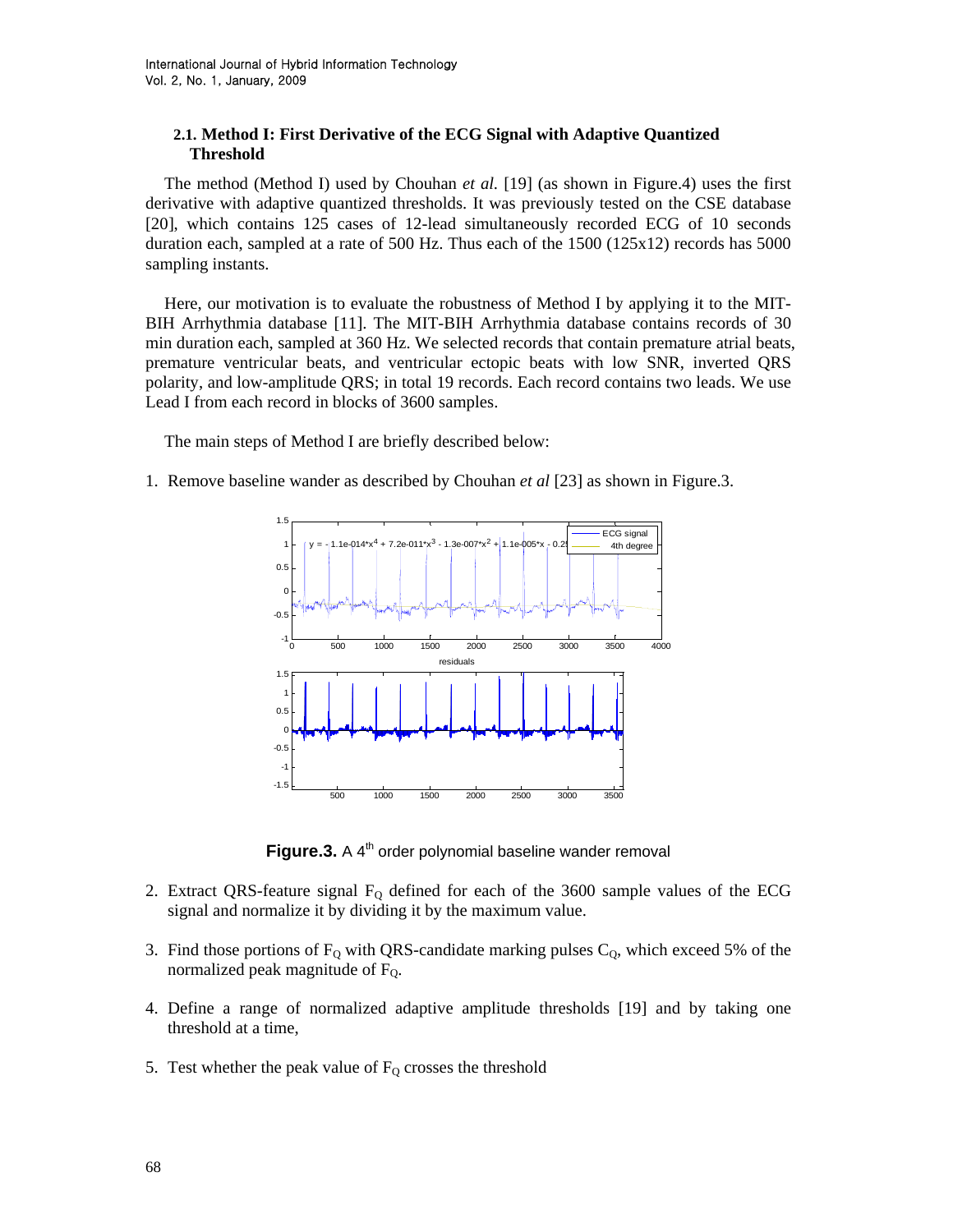International Journal of Hybrid Information Technology Vol. 2, No. 1, January, 2009



**Figure.4.** Flow Chart of Method 1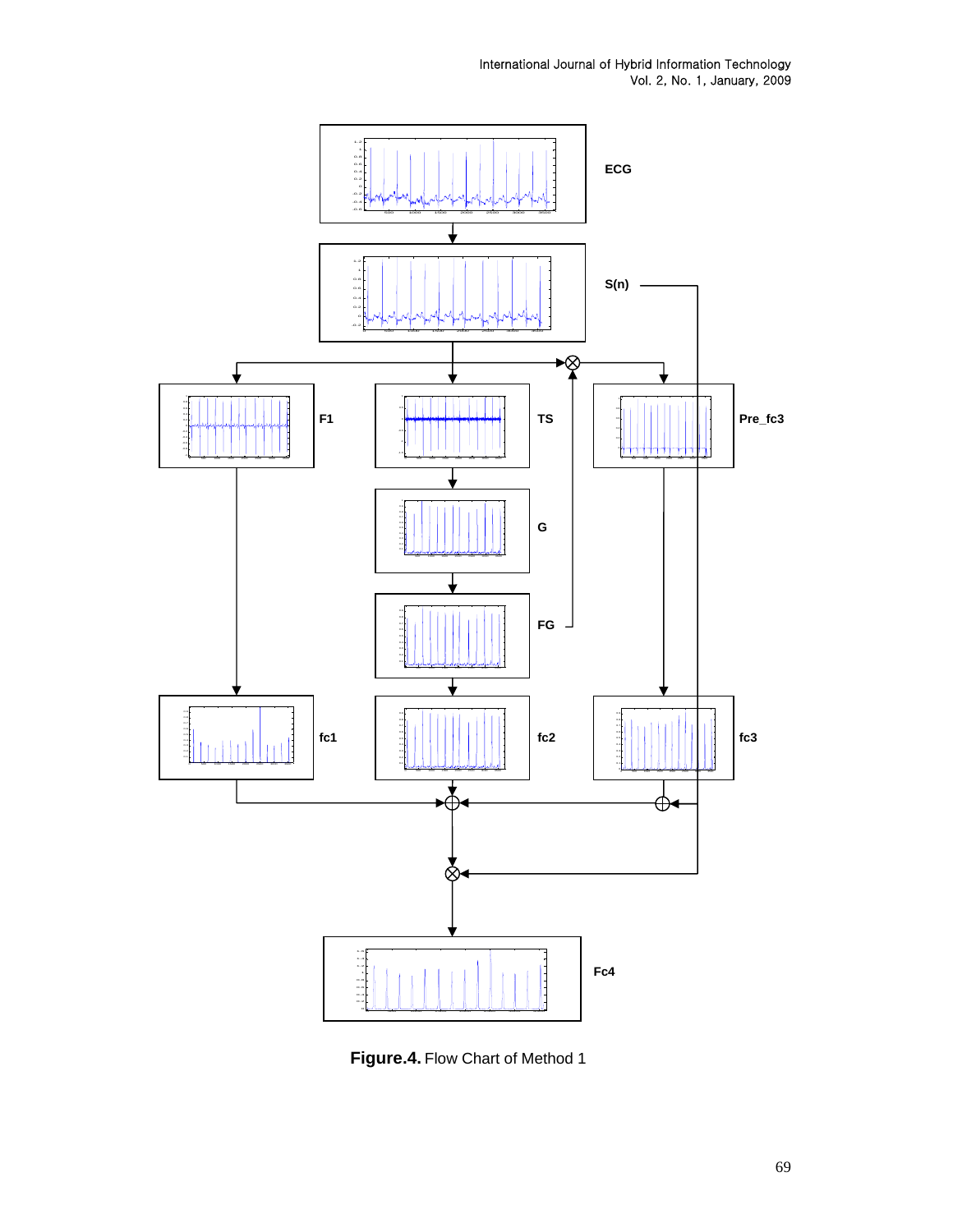6. Demarcate detected QRS-complexes  $D_Q$  for lead I of a given case, count and list the number of  $D_0$ , that is, number of QRS-detections and compute statistical properties for these numbers of detections for the case [19].

When using multiple leads, select all the QRS-detections, demarcated by QRS-detection marking pulses  $D_0$  with:

- (a) minimum value of standard deviation
- (b) the corresponding value of median equal to the correct and reliable number of QRScomplexes in that case, evaluated by algorithm [12]
- (c) Demarcate the first column out of these QRS detections [19] with QRS Marking Pulses MP<sub>0</sub>. That is, the first out of multiple correct QRS detections demarcated by  $D<sub>Q</sub>$ are declared as the *final QRS-detection* and the corresponding marking pulses are designated as  $MP_0$ .

These final QRS marking pulses  $MP_Q$  delineate the QRS-complexes in the given ECG signal. The portions of the ECG signal within these marking pulses  $MP<sub>Q</sub>$  are the detected QRS complexes with the presented algorithm.

#### **2.2.Method II: Improved method using a Dynamic Threshold**

Method II has a slightly different structure from Method I (as shown in Table.1 and Figure. 5)

|           | <b>Method 1</b>                                                                                            | Method2                                                                                              |  |  |
|-----------|------------------------------------------------------------------------------------------------------------|------------------------------------------------------------------------------------------------------|--|--|
|           | $S$ is $4th$ order polynomial baseline removal                                                             | S is Butterworth filter (1-13Hz)                                                                     |  |  |
|           | F1 is the first derivative of S                                                                            | F1 is the square of S                                                                                |  |  |
|           | TS is sigmoid function of S                                                                                | TS is sigmoid function of S                                                                          |  |  |
|           | fc1 is zero-crossing threshold applied to<br>F1                                                            | FG1 is moving average filter of G1 which<br>is the gradient of F1                                    |  |  |
| $\bullet$ | fc2 is zero-crossing threshold applied to<br>FG which is moving average filer of G<br>(the gradient of TS) | FG2 is moving average filter of G2 which<br>is the gradient of TS                                    |  |  |
| $\bullet$ | fc3 is zero-crossing threshold derived<br>from Pre-fc3 which is the product of S<br>and FG                 | FG3 is moving average filter of G3 which<br>is the gradient of Pre-fc3 (the product of<br>S and FG2) |  |  |
|           | $Pre-fc4 = [fc1+fc2+fc3+abs(S)]*abs(S)$                                                                    | $Pre-fc4 = FG1 + FG2$                                                                                |  |  |
|           |                                                                                                            | FG4 is moving average filter of Pre-fc4                                                              |  |  |
|           | fc4 is zero-crossing threshold applied Pre-<br>fc4                                                         | fc4 is threshold consists of THR1 and<br>THR2 applied to Pre-fc4                                     |  |  |

#### **TABLE I**

#### MAIN DIFFERENCES BETWEEN METHOD 1 AND METHOD 2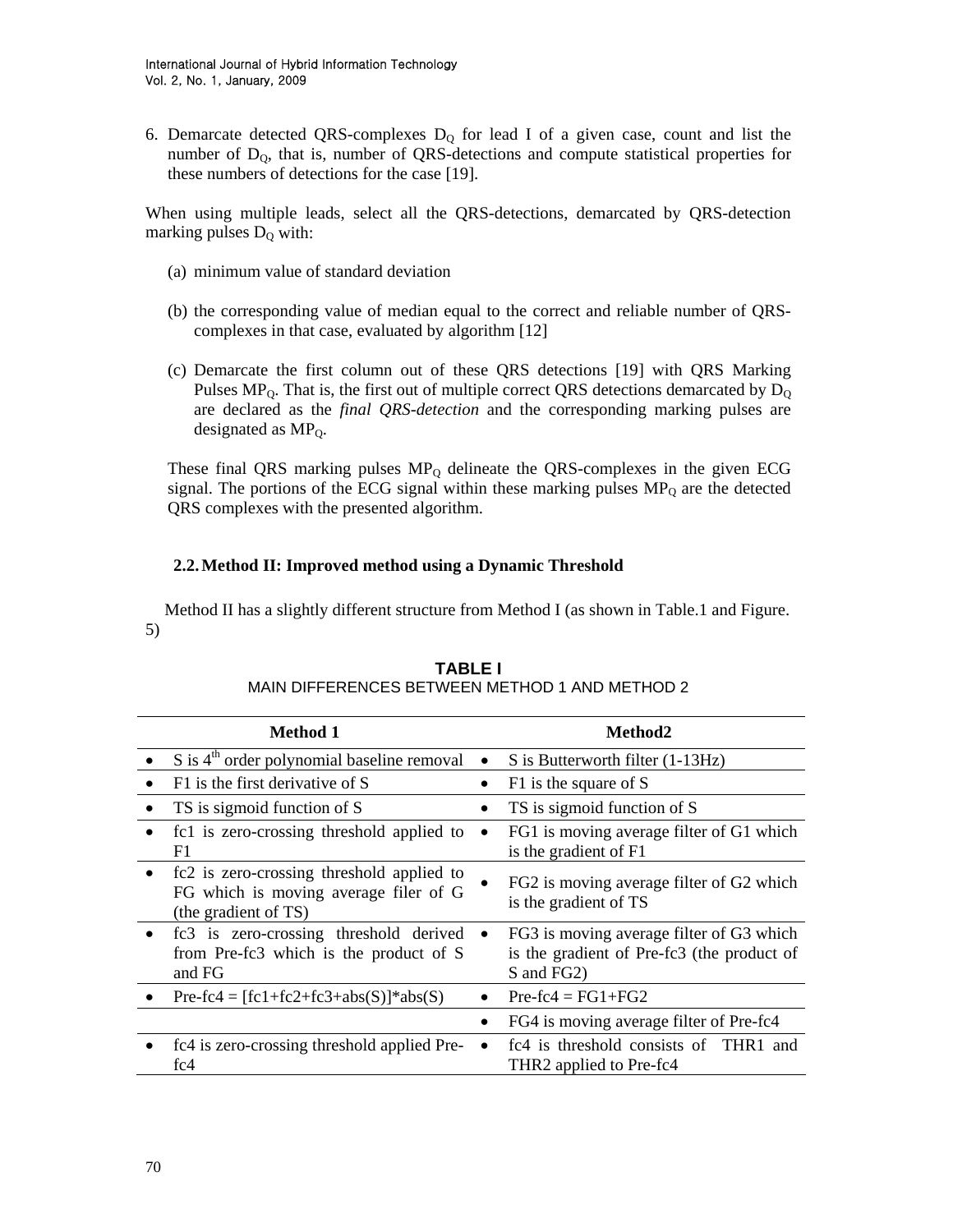International Journal of Hybrid Information Technology Vol. 2, No. 1, January, 2009



**Figure.5.** Flow Chart of Method 2

The main procedural difference steps between Method II and Method I (as shown in Table.1.) are the following:

71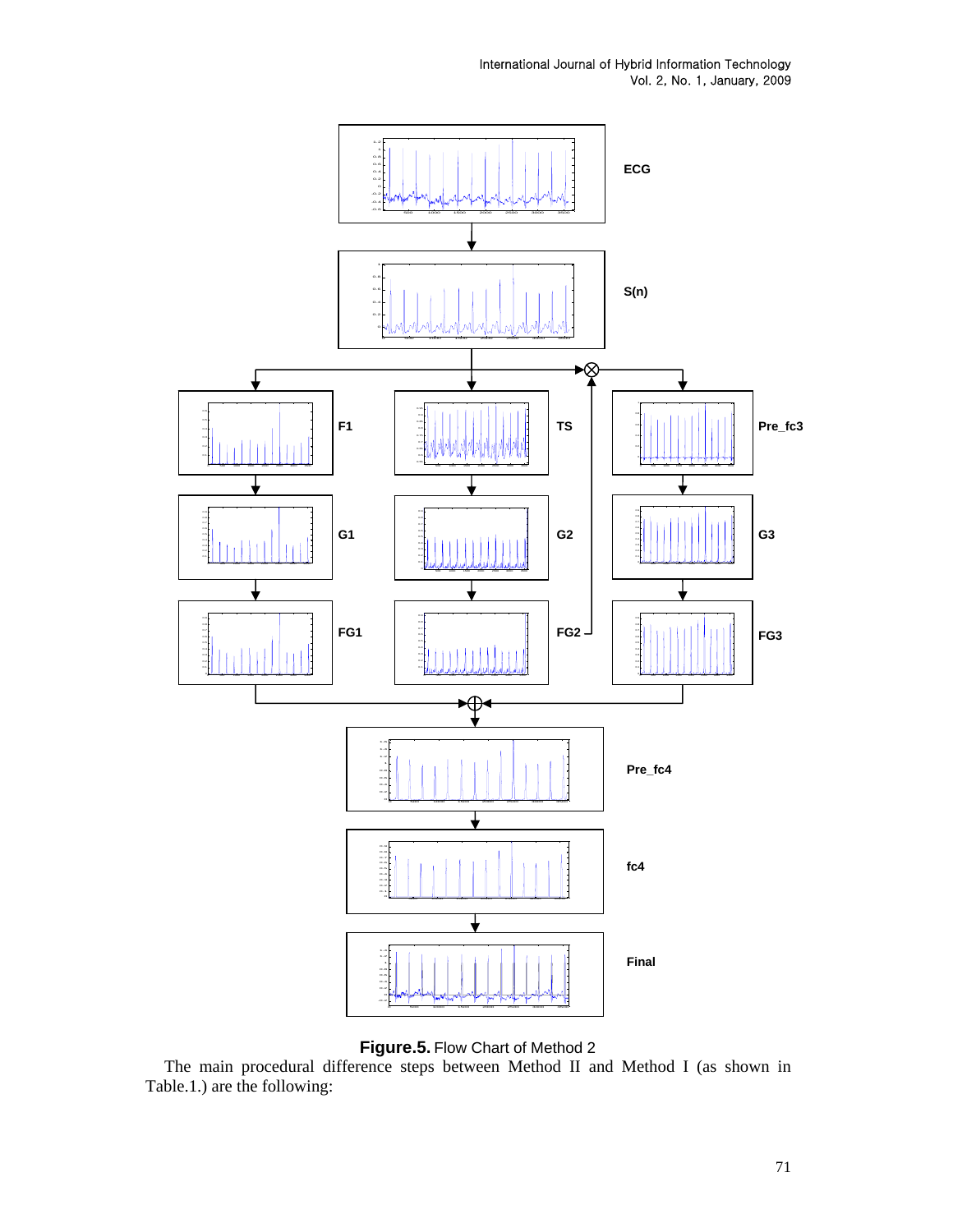1. Remove the baseline wander and undesired frequencies: In order to remove all frequencies which are not necessary to detect the region of the QRS complex, we applied a Butterworth filter with passband of 1-13Hz (as shown in Figure.6. and Figure.7) rather than fourth polynomial filter used to remove the baseline wander by Chouhan *et al.* [23] (as shown in Figure.3) which removes some frequencies contributing to the detection of QRS complex region.

 $S(n) = Butterworth(ECG(n),1-13Hz)$ 

The filtering removes not just baseline wander and high frequency noise but also frequencies of the actual ECG signal. However these frequencies do not contribute to detect the QRS complex and detection is improved by removing these frequencies.



2. The mean is subtracted from the signal block.

 $S(n) = S(n) - \text{mean}(S(n))$ 

3. F1(n) is the square of the filterd ECG signal  $(S(n))$  makes the results positive and emphasizes large differences resulting from QRS complexes rather than using the first derivative as Chouhan *et al.* [19].

$$
Fl(n) = [S(n)]^2
$$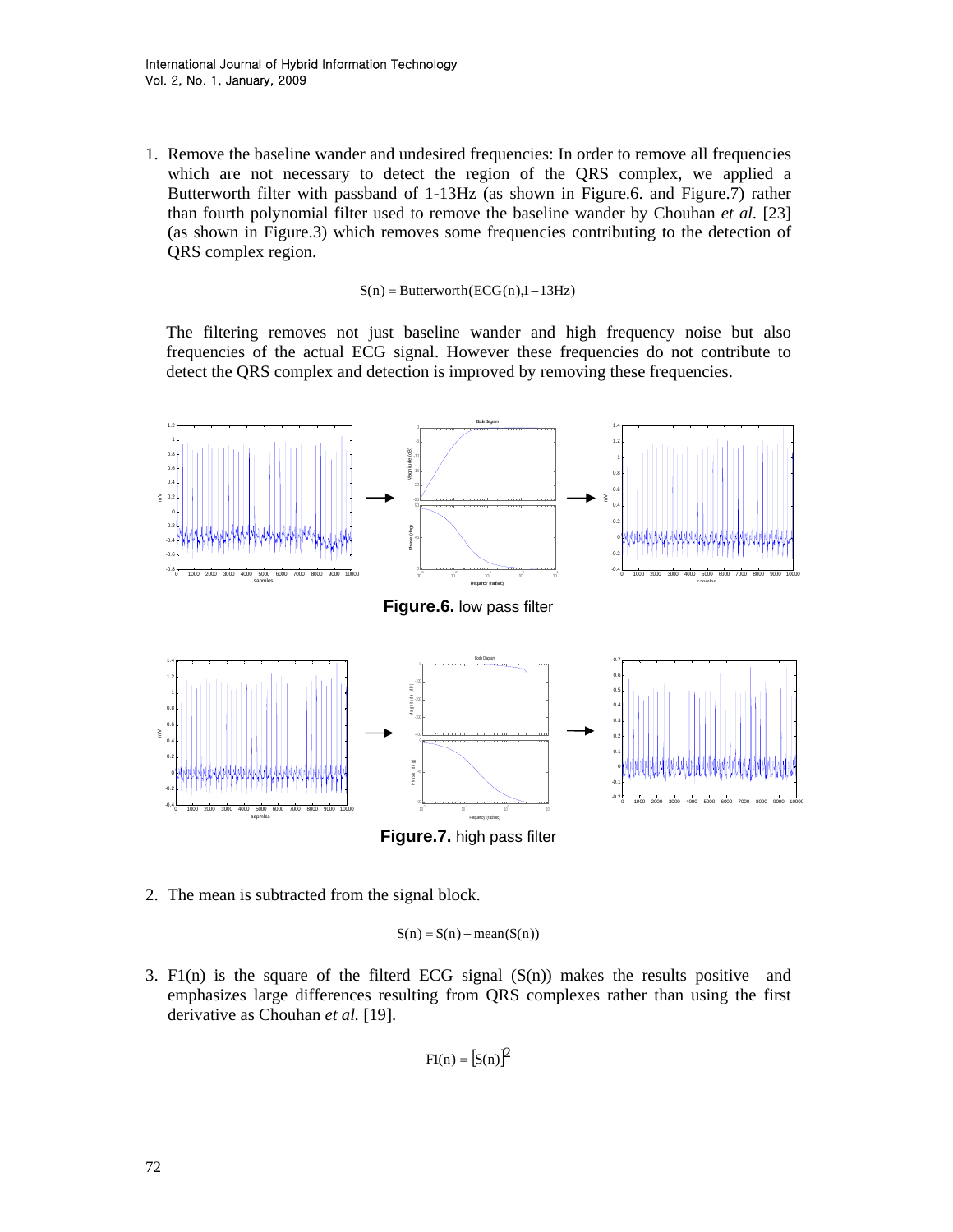4. FG1, FG2, FG3, and FG4 are moving average filters with rectangular sliding of 21 sample points from  $(n-10)$  to  $(n+10)$  with center at  $(n)$ .

$$
\text{FG1}(n) = \frac{1}{21} \sum_{i=n-l0}^{n+l0} \text{G1}(i), \quad \text{FG2}(n) = \frac{1}{21} \sum_{i=n-l0}^{n+l0} \text{G2}(i), \quad \text{FG3}(n) = \frac{1}{21} \sum_{i=n-l0}^{n+l0} \text{G3}(i),
$$
\n
$$
\text{FG4}(n) = \frac{1}{21} \sum_{i=n-l0}^{n+l0} \text{pre\_f2}(i)
$$
\n
$$
n = 1, 2, \dots, 3600 \tag{1}
$$

The window size depends on the sampling frequency of the collected ECG data. For sampling frequency of 360Hz, a window size of 21 points corresponds to approximately half of the QRS duration.

- 5. Pre\_fc3 is the product of FG2 with filtered ECG signal S(n) to enhance the slope of QRS. In Chouhan *et al.* [19], FG2 is called FG.
- 6. fc3 is the sum of FG1 with FG2. In Chouhan *et al.* fc3 calculated from Pre\_fc3 directly.
- 7. The desired final QRS feature signal FQ is derived by retaining the amplitude values of G4 exceeding Dynamic Threshold THR1 rather than a static threshold of 5% of the maximum peak amplitude and reducing the remaining to zero. THR1 equals the mean of G4 + Standard deviation of G4.

fc4(n) = 
$$
\begin{bmatrix} G4(n), FG4(n) > THR 1 \\ 0, \quad \text{otherwise} \end{bmatrix}
$$
  
THR 1 = mean (fc4) + std (fc4)  
n=1,2,......3600 (3)

8. ' $F_Q$ ' is demarcated by QRS candidate marking pulses  $C_Q$  of unit amplitude, marking the QRS candidate region, using the relation:

$$
C_Q(n) = \begin{bmatrix} 1, & F_Q(n) > 0.01 \\ 0, & \text{otherwise} \end{bmatrix}
$$
  
n=1,2,......3600 (4)

9. The number of QRS candidates is counted by finding the indexes of Onset/Offset for each QRS as following:

indexes\_tOnsetOffse = <sup>Q</sup> > 0(n)))C(diff(abs(find n=1,2,…….3600 (5)

where, abs(diff( $C_Q$ )) is the absolute value of the difference of  $C_Q$ .

The amplitude of the R peaks from each consecutive onset index and offset index from  $F<sub>O</sub>$ are stored in an array. The number of the values in this array is the number of QRS peaks detected.

10.QRS complexes around wide premature ventricular beats and ventricular ectopic beats are detected. If the following condition is satisfied we replace previously detected QRS complexes with zeros.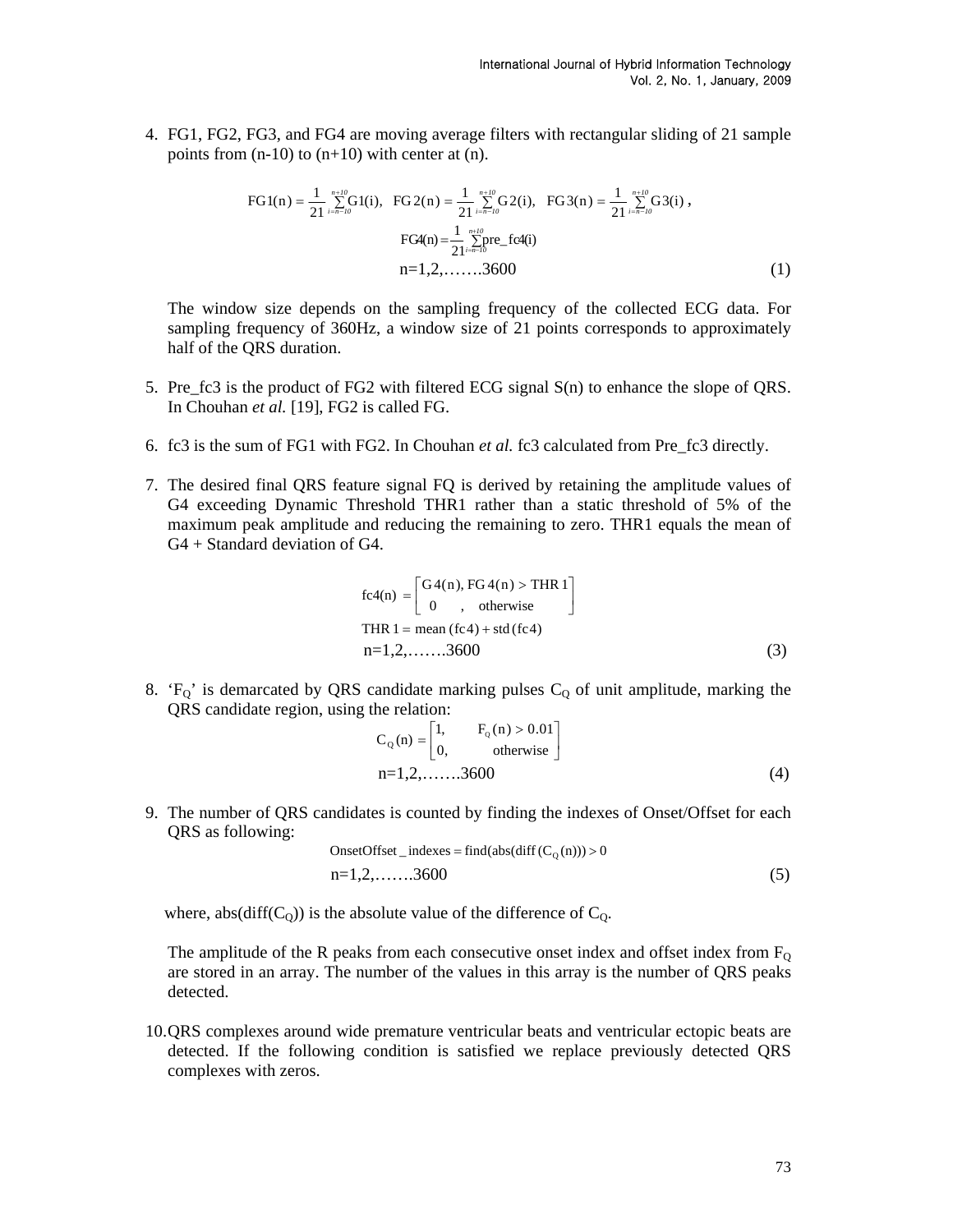$$
\frac{\text{length}(\text{find}(fc4) > \text{THR2})}{3600} > 0.05\tag{6}
$$
  
THR2 = 2 \* std(fc4)

Steps 1 to 9 are then repeated to detect QRS complexes that were previously missed.

- 11.The RR intervals are stored in an RR array.
- 12.Detect QRS complexes with low amplitudes: After step (a), we detect the low amplitude QRS between each RR interval greater than threshold (THR3),

$$
THR3 = 1.5 * mode(RR)
$$
 (7)

where, mode(RR) is the most frequent RR interval. THR3 depends on the local heart rate of that signal block rather than a static threshold.

### **3. Results**

The QRS detection algorithms were evaluated using the following statistical parameters:

$$
Se = \frac{TP}{TP + FN}
$$
  
+  $P = \frac{TP}{TP + FP}$  (8)

where TP is the number of true positives (QRS complexes detected as QRS complexes), FN is the number of false negatives (NOT QRS complexes detected as QRS complexes), and FP is the number of false positives (QRS complexes detected as NOT QRS complexes).

The sensitivity Se reports the percentage of true beats that were correctly detected by the algorithm. The positive predictivity  $+P$  reports the percentage of beat detections which were in reality true beats.

Method I and Method II were both applied to the MIT-BIH Arrhythmia database. As shown in Table 2, Method I scored Se=87.9% and  $+P=97.6\%$  over 44677 beats. However, Method I achieved poor sensitivity rates for records 200, 215, 228 and 233 which suffer from negative QRS polarities and ventricular ectopics, resulting in a high number of false negatives (FN). Method I also has a very poor positive predictivity for record 117 which has a low SNR and low amplitude R peaks.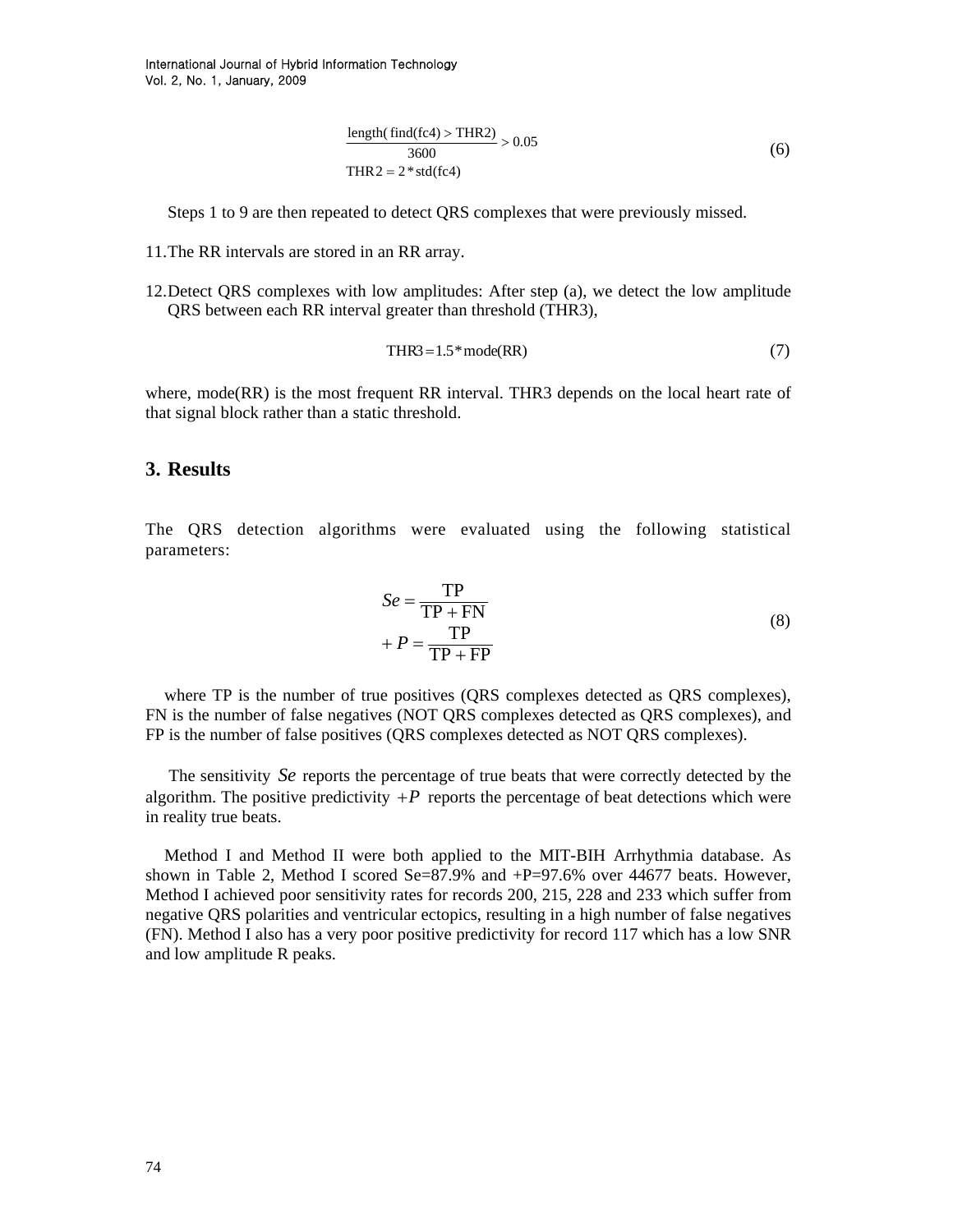| <b>Record</b> | No of<br>beats | <b>TP</b> | FP             | <b>FN</b> | <b>SE</b> | $+{\bf P}$ |
|---------------|----------------|-----------|----------------|-----------|-----------|------------|
| <b>100</b>    | 2258           | 2197      | 7              | 42        | 98.1%     | 99.7%      |
| 101           | 1860           | 1769      | $\theta$       | 39        | 97.8%     | 100.0%     |
| 103           | 2078           | 2023      | $\theta$       | 41        | 98.0%     | 100.0%     |
| 108           | 1900           | 1497      | 14             | 88        | 94.4%     | 99.1%      |
| 112           | 2528           | 2051      | $\theta$       | 28        | 98.7%     | 100.0%     |
| 116           | 2404           | 2051      | 5              | 59        | 97.2%     | 99.8%      |
| 117           | 1530           | 1507      | 909            | 7         | 99.5%     | 62.4%      |
| 121           | 1856           | 1796      | 7              | 27        | 98.5%     | 99.6%      |
| 200           | 2593           | 853       | 9              | 1604      | 34.7%     | 99.0%      |
| 202           | 2128           | 2058      | 22             | 50        | 97.6%     | 98.9%      |
| 205           | 2648           | 2275      | 3              | 293       | 88.6%     | 99.9%      |
| 209           | 2997           | 2906      | 9              | 33        | 98.9%     | 99.7%      |
| 213           | 3241           | 2699      | 34             | 90        | 96.8%     | 98.8%      |
| 215           | 3353           | 1639      | $\overline{2}$ | 837       | 66.2%     | 99.9%      |
| 220           | 2041           | 2006      | $\overline{0}$ | 17        | 99.2%     | 100.0%     |
| 223           | 2581           | 2256      | 2              | 48        | 97.9%     | 99.9%      |
| 228           | 2047           | 688       | 10             | 1289      | 34.8%     | 98.6%      |
| 231           | 1565           | 1539      | $\theta$       | 18        | 98.8%     | 100.0%     |
| 233           | 3069           | 632       | 1              | 226       | 73.7%     | 99.8%      |
| <b>Total</b>  | 44677          | 34442     | 1034           | 4836      | 87.9%     | 97.6%      |

**TABLE II**  METHOD I PERFORMANCE ON MIT-BIH DATABASE

The improved algorithm is more efficient in detecting QRS complexes around ventricular ectopics. Figure.8 shows correct detection of QRS complexes around three ventricular ectopics with same morphology. As shown in Figure.9, the algorithm can also detect QRS complexes around ventricular ectopics with different morphologies.



**Figure.8.** Detected QRSs around three uniform ventricular ectopics (same morphology)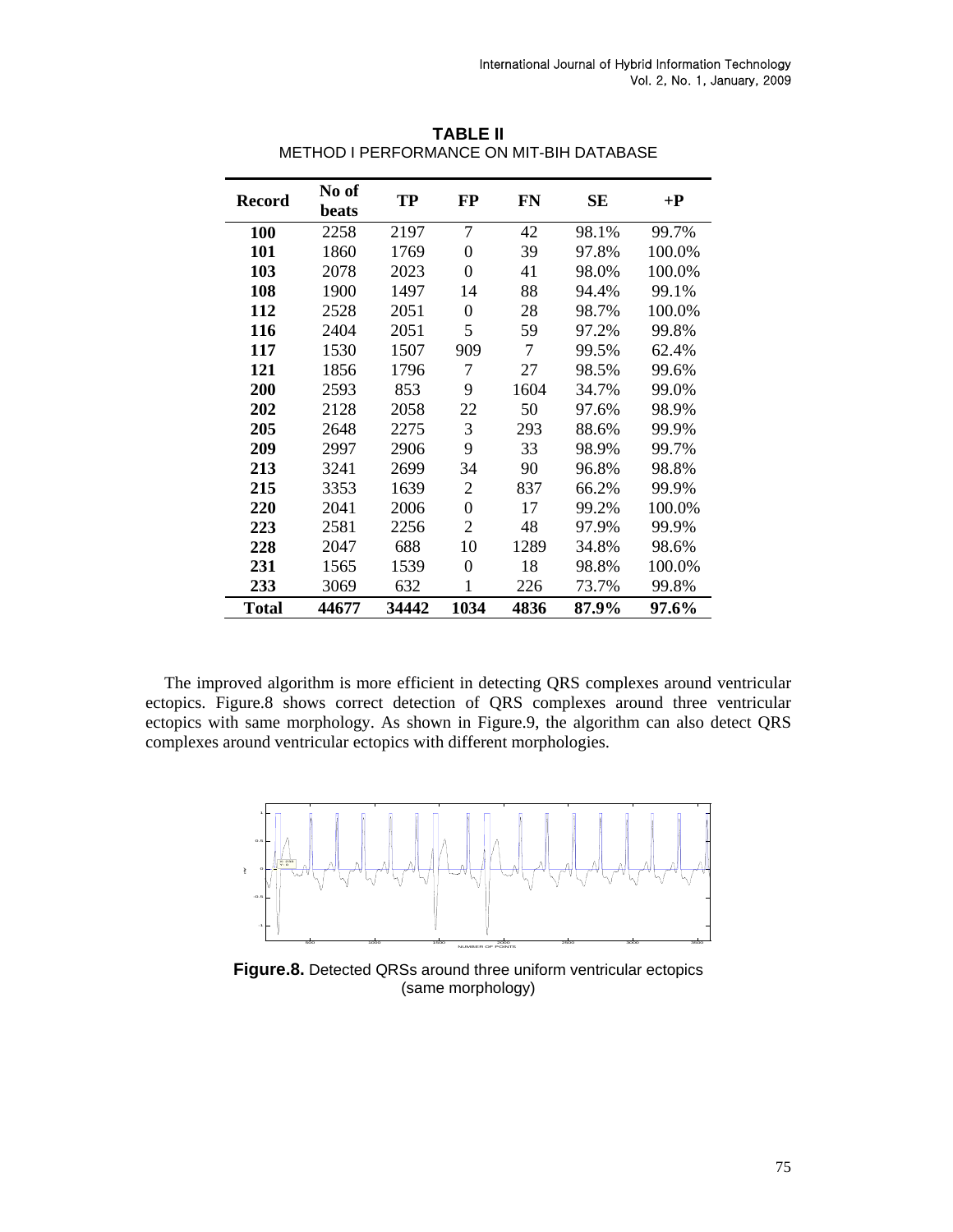

**Figure.9.** Detected QRSs around three multiform ventricular ectopics (different morphology)

| TABLE III                                 |  |  |  |  |  |
|-------------------------------------------|--|--|--|--|--|
| METHOD II PERFORMANCE ON MIT-BIH DATABASE |  |  |  |  |  |

| <b>Record</b> | No of<br>beats | <b>TP</b> | <b>FP</b>      | <b>FN</b> | <b>SE</b> | $+{\bf P}$ |
|---------------|----------------|-----------|----------------|-----------|-----------|------------|
| 100           | 2258           | 2257      | 0              | 12        | 99.5%     | 100.0%     |
| 101           | 1860           | 1853      | 3              | 10        | 99.5%     | 99.8%      |
| 103           | 2078           | 2067      | $\overline{0}$ | 13        | 99.4%     | 100.0%     |
| 108           | 1900           | 1731      | 5              | 30        | 98.3%     | 99.7%      |
| 112           | 2528           | 2514      | $\overline{0}$ | 14        | 99.4%     | 100.0%     |
| 116           | 2404           | 2376      | $\overline{4}$ | 19        | 99.2%     | 99.8%      |
| 117           | 1530           | 1521      | 2              | 14        | 99.1%     | 99.9%      |
| 121           | 1856           | 1844      | $\mathbf{1}$   | 18        | 99.0%     | 99.9%      |
| 200           | 2593           | 2248      | $\theta$       | 222       | 91.0%     | 100.0%     |
| 202           | 2128           | 2088      | 9              | 16        | 99.2%     | 99.6%      |
| 205           | 2648           | 2613      | $\mathbf 1$    | 41        | 98.5%     | 100.0%     |
| 209           | 2997           | 2957      | $\overline{2}$ | 32        | 98.9%     | 99.9%      |
| 213           | 3241           | 3199      | 0              | 36        | 98.9%     | 100.0%     |
| 215           | 3353           | 3307      | 3              | 58        | 98.3%     | 99.9%      |
| 220           | 2041           | 2033      | $\theta$       | 11        | 99.5%     | 100.0%     |
| 223           | 2581           | 2532      | 0              | 39        | 98.5%     | 100.0%     |
| 228           | 2047           | 1966      | 3              | 127       | 93.9%     | 99.8%      |
| 231           | 1565           | 1561      | 4              | 21        | 98.7%     | 99.7%      |
| 233           | 3069           | 2676      | $\overline{0}$ | 491       | 84.5%     | 100.0%     |
| Total         | 44677          | 43343     | 37             | 1224      | 97.5%     | 99.9%      |

The improved algorithm (Method II) also detects more low amplitude R-peaks correctly, as can be seen from Fig 10.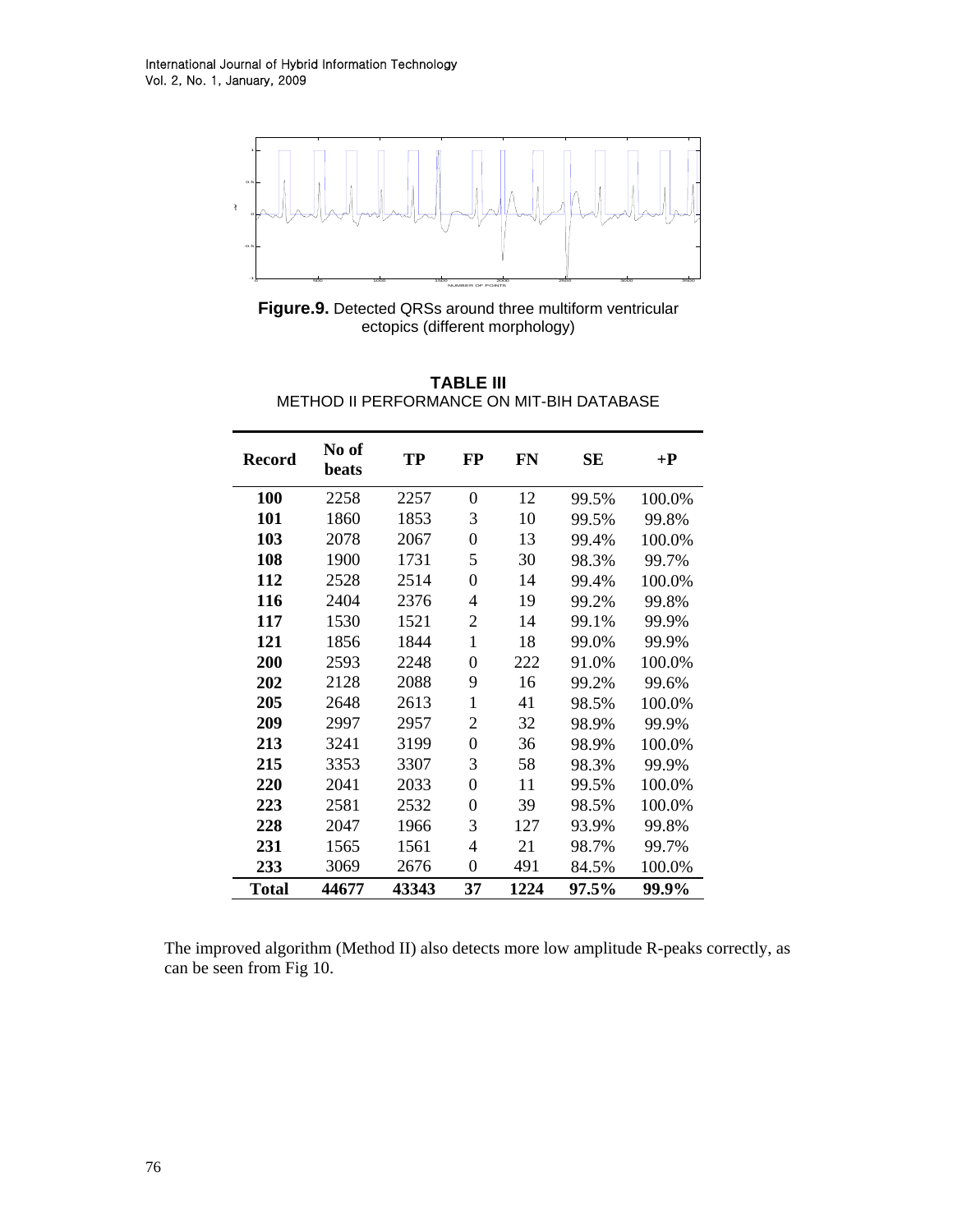

**Figure.10.** Detect QRSs with low amplitudes and one ventricular ectopic

In addition Method II successfully detects QRS complexes with low SNR and QRS complexes with negative polarities; see Figure.11 and Fig 12.



**Figure.11.** Detect QRSs with low SNR



**Figure.12.** Detect negative QRSs with low SNR

As a result of the improved detection of QRS complexes in records which suffer from negative QRS polarities and ventricular ectopics Method II achieves significantly improved sensitivity rates compared to Method I (see Table 2 and 3) in particular for records 200, 215, 228 and 233. In addition Method II achieves improved positive predictivity in particular for record 117 which has a low SNR and low amplitude R peaks (see Table 2 and 3). Overall, Method II scored Se=97.5% and +P=99.9% over 44677 beats.

Table IV compares the performance of Method I applied to the CSE database, as reported by Chouhan *et al.* [16], Method I and Method II both applied to MIT-BIH Arrhythmia database [10].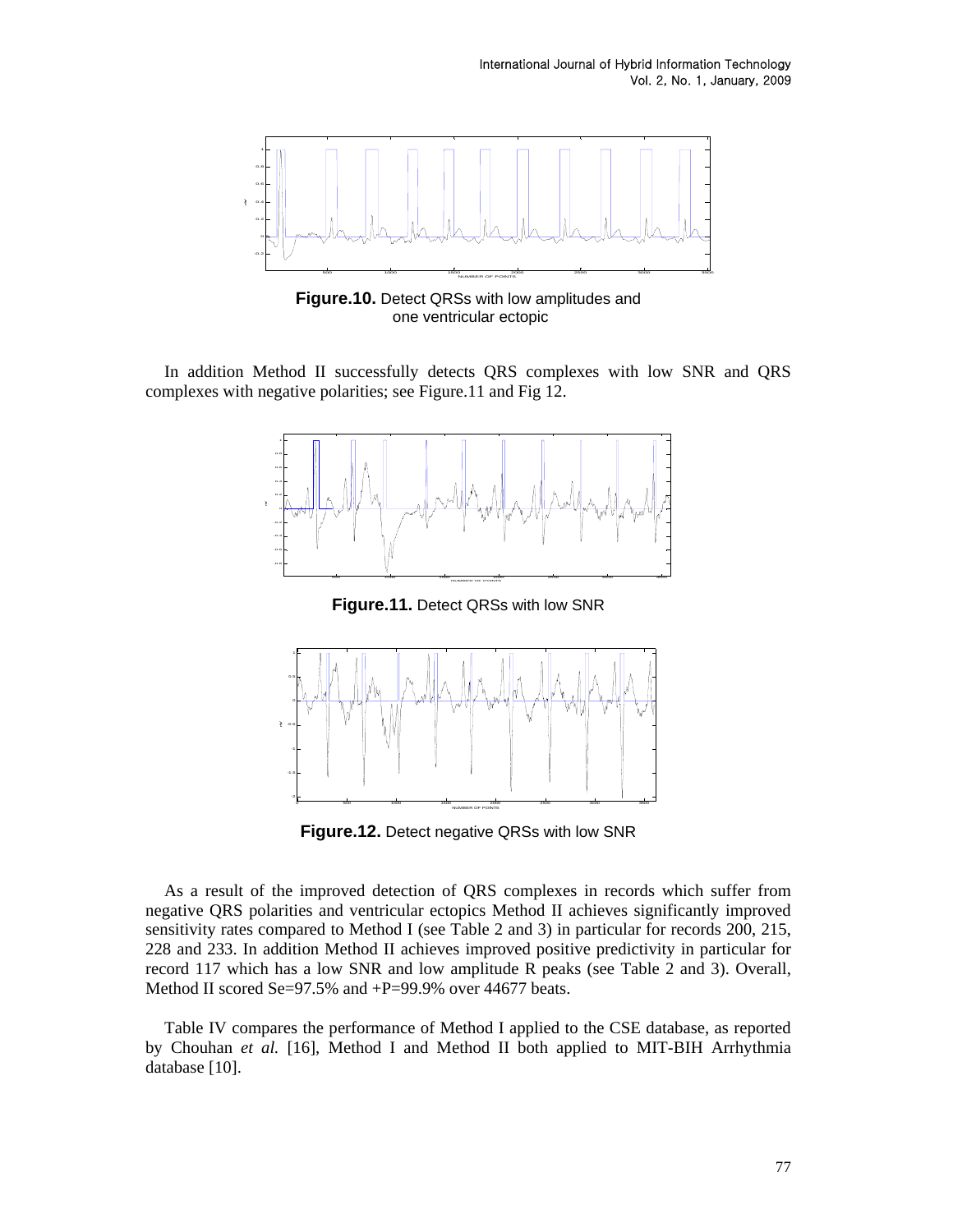| <b>Methodology</b> | Database used                | No of<br>beats | SE     | $+{\bf P}$ |
|--------------------|------------------------------|----------------|--------|------------|
| Method I           | CSE-dataset3                 | 17729          | 98.56% | 99.18%     |
| Method I           | <b>MIT-BIH</b><br>Arrhythmia | 44677          | 87.9%  | 97.6%      |
| <b>Method II</b>   | <b>MIT-BIH</b><br>Arrhythmia | 44677          | 97.5%  | 99.9%      |

#### **TABLE IV**  PERFORMANCE OF QRS DETECTION ALGORITHMS APPLIED ON DIFFERENT DATABASES

### **4. Conclusion**

QRS detection methods are affected by the quality of the ECG recordings and the abnormalities in the ECG signals. The proposed algorithm introduces a secondary dynamic threshold to improve the accuracy of detection of QRS complexes in records with low signalto-noise ratio, negative QRS polarities, low-amplitude R peaks, and ventricular ectopics.

We compared the improved algorithm to the method described by Chouhan et al. [19] by applying both algorithms against 19 records of the standard MIT-BIH database. It was shown that the new algorithm achieves significantly better detection rates compared to the method of Chouhan et al. with overall 97.5% sensitivity and 99.9% positive predictivity.

## **5. References**

- [1] Thong, T., J. McNames, M. Aboy, B. Goldstein, "Prediction of paroxysmal atrial fibrillation by analysis of atrial premature complexes", *IEEE Trans. On Biomed. Eng*., 51(4), pp. 561-569, 2004.
- [2] Bashour, C.A., M. Visinescu , B. Gopakumaran,O. Wazni, F. Carangio, J.P. Yared, N. Starr," Characterization of premature atrial contraction activity prior to the onset of postoperative atrial fibrillation in cardiac surgery patients", *CHEST*, 126(4), pp. 831S, 2004.
- [3] Tsipouras, M.G., D.I. Fotiadis, D. Sideris, "Arrhythmia classification using the RR interval duration signal", *Comp. In Card*., 29, pp. 485-488, 2002.
- [4] Chazal, P., M. O'Dwyer, R.B. Reilly,"Automatic classification of heartbeats using ECG morphology and heartbeat interval features", *IEEE Transaction on Biomedical Engineering*, 51, pp.1196–1206, 2004.
- [5] Chazal, P., M. O'Dwyer, R.B. Reilly,"Automatic detection of premature atrial contraction in the electrocardiogram", *IEEE Electrotechniques and Electronics*, 9-10, 2006.
- [6] U. J. Scholz et al*.*, "Vegetative background of sleep: Spectral analysis of the heart rate variability," *Physiol. Behavior*, vol. 62, no. 5, pp. 1037–1043, 1997.
- [7] J. Trinder et al*.*, "Autonomic activity during human sleep as a function of time and sleep stage," *J. Sleep Re.s*, vol. 10, no. 4, pp. 253–264, 2001.
- [8] L. Zapanta et al*.*, "Heart rate chaos in obstructive sleep apnea in children," *IEEE Trans. Eng. Med. Biol.*, pp. 3889–3892, 2004.
- [9] R. B. Shouldice et al*.*, "Detection of obstructive sleep apnea in pediatric subjects using surface lead electrocardiogram features," *Sleep*, vol. 27, pp. 784–792, 2004.
- [10] Q. Xue, Y. H. Hu, and W. J. Tompkins, "Neural-network- based adaptive matched filtering for QRS detection", IEEE Trans. Biomed. Eng., 1992, 317–329.
- [11] MIT-BIH Arrhythmia Database, [www.physionet.org.](http://www.physionet.org/)
- [12] Li C, Zheng C, Tai C,"Detection of ECG characteristic points using wavelet transforms",IEEE Trans on Biomed Eng, 1995, 42:21-28.
- [13] Moreas J., Seixas M., Vilani F., Costa E.," A QRS complex detection algorithm using electrocardiogram leads", Comp in Card, 2002, 29:205-208.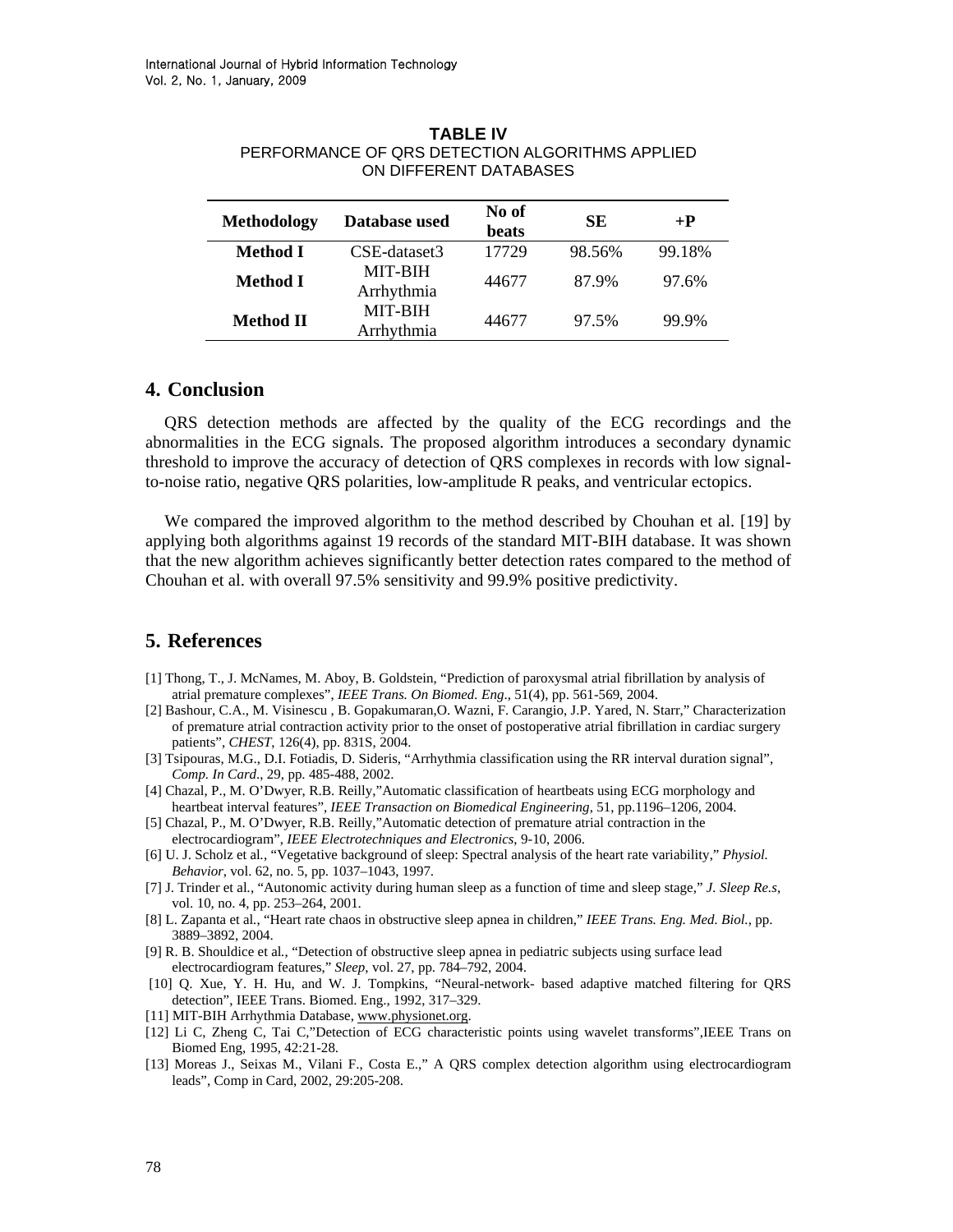- [14] Englese WAH, Zeelenber[g C](http://www.biomedical-engineering-online.com/sfx_links.asp?ui=1475-925X-3-28&bibl=B7),"A single scan algorithm for QRS detection and feature extraction", IEEE Comp in Card, 1979, 37-42.
- [15] Pan J, Tompkins W, "A real-time QRS detection algorithm", IEEE Trans Biomed Eng, 32:230-236, 1985.
- [16] Ligtenberg A, Kunt M,"A robust-digital QRS detection algorithm for arrhythmia monitoring. Computers and Biomed Res, 1983, 16:273-286.
- [17] Alvarado, C. Arregui, J. Ramos, J. Pallas-Areny, R.,"Automatic detection of ECG ventricular activity waves using continuous spline wavelet transform", Proceedings of the International Conference on Electrical and Electronics Engineering (ICEEE) and XI Conference on Electrical Engineering (CIW2005) IEEE, 2005, page(s):189-192
- [18] Fei Zhang; Yong Lian.," Novel QRS Detection by CWT for ECG Sensor", Biomedical Circuits and Systems Conference, 2007. BIOCAS 2007. IEEE, 2007, page(s):211-214
- [19] V.S. Chouhan and S.S. Mehta, "Detection of QRS complexes in 12-lead ECG using adaptive quantized threshold" International Journal of Computer Science and Network Security, 2008, Vol. 8, No.1, pp. 155-163.
- [20] J.L. Willems, "Common Standards for quantitative electrocardiography", ACCO Publ, CSE multilead atlas dataset-3, CSE Project, Leuven, Belgium, 1988, pp. 1-341.
- [21] E. Braunwald, D. P. Zipes, P. Libby, R. Bonow, "Braunwald's Heart Disease: A Textbook of Cardiovascular Medicine, Single Volume" Saunders, 2004,  $7<sup>th</sup>$  edition.
- [22] Pang, L.; Tchoudovski, I.; Braecklein, M.; Egorouchkina, K.; Kellermann, W.; Bolz, A.," Real time heart ischemia detection in the smart home care system", IEEE-EMBS, 2006, Volume , Issue , 17-18, Page(s):3703 – 3706.
- [23]Chouhan, V.S., Mehta, S.S.,"Total Removal of Baseline Drift from ECG Signal", Proceedings of the International Conference on Computing: Theory and Applications (ICCTA'07), 2007, page(s): 512-515, March.
- [24] Gari D. Clifford, Francisco Azuaje, Patrick McSharry, "Advanced Methods And Tools for ECG Data Analysis," *Artech House Publishers*, 2006, 1<sup>st</sup> edition.